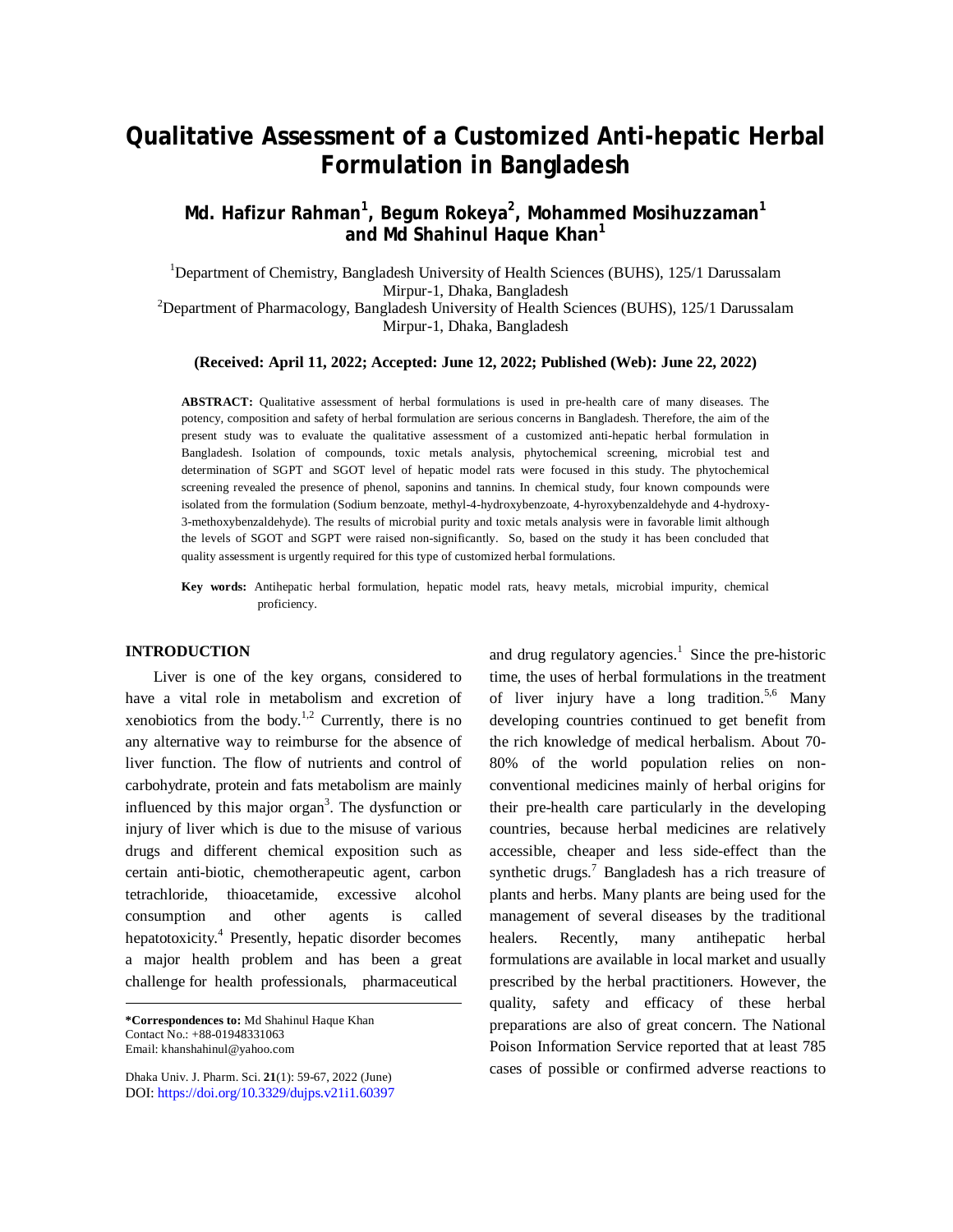herbal drugs, among which hepatotoxicity was the most frequent.<sup>8</sup>

A nationwide population-based study was conducted by multistage sampling in Bangladesh showed that prevalence of fatty liver in Bangladesh is more than 34%<sup>9</sup>. A large number of populations rely on these types of herbal formulations. Therefore, our present study has been designed to investigate a customized anti-hepatic herbal formulation in Bangladesh to assess the biological safety, efficacy and chemical proficiency.

#### **MATERIALS AND METHODS**

## **Sample collection and extract preparation**

**Extracts preparation for chemical analysis.**  Ten bottles (4.5 l) of same brand antihepatic herbal formulation were collected from local market of Dhaka city, Bangladesh. The liquid drug (2.5 l) was sequentially partitioned with n-hexane (3×4.5 ml), dichloromethane (DCM) (3×4.5 ml), ethyl acetate  $(3\times4.5$  ml) and butanol  $(3\times4.5$  ml) by using separating funnel. The partition was performed in each solvent until exhaustion. Each separated part was concentrated after completion of the separation process under reduced pressure in a Rota vacuum evaporator (EYELA SB-1100) at 40°C, finally, dried by using freeze drier (iLshin Biobase) at  $-40^{\circ}$ C, yielding 4, 13, 27 and 39 g for the n-Hexane, DCM, ethyl acetate and butanol parts, respectively.

**Sample preparation for phytochemical and biological analysis.** Two liter (2 l) of liquid drug was concentrated directly under reduced pressure in a Rota (Rotary) vacuum evaporator (EYELA SB-1100) at 40C finally dried by using a freeze drier (iLshin Biobase) at  $-40^{\circ}$ C, was therefore 110 g crude extract was yielded, respectively.

#### **Chemical Analysis**

**Toxic metal analysis.** Qualitative and quantitative analysis of the antihepatic herbal drug was done by using Atomic Absorption Spectrophotometer (AAS). Flame Atomic Absorption Spectrophotometer (AA-200 and for Chromium AA-800, Perkinelmer) specific hollow cathode lamp for Copper (wavelength 324.8 nm), Chromium (wavelength 357.9 nm), Cadmium (wavelength 228.8 nm), Lead (wavelength 283.2 nm), Electro-thermal Atomic Absorption Spectrometer (AA-7000, Shimadzu) specific hollow cathode lamp for Arsenic (wavelength 193.7 nm) and for the Mercury vapor Unit Absorption Spectrometer (AA-7000, Shimadzu) specific hollow cathode lamp (wavelength 253.7 nm) were used to analyze the sample. The instrument has minimum detection limit of 0.03 mg/l (Cu), 0.10 mg/l  $(Cr)$ , 0.01 mg/l  $(Cd)$ , 0.20 mg/l  $(Pb)$  in the flame method, 0.4 μg/l (As) in the furnace method and 0.03 μg/l (Hg) in the mercury vapor unit. Samples were aspirated through nebulizer and absorbance was measured with a blank as reference.

**Phytochemical screening.** The dried crude extract of the drug was taken for the preparation of sample solution for preliminary phytochemical screening. About 3 g of dried crude extract were dissolved with 30 ml distilled water and kept in water bath at  $85-90^{\circ}$ C for 5 minutes. Then sample solution was cooled down at room temperature and filtered by using filter paper (Whatman No. 1). Then the filtrate was taken for testing the presence of phytochemicals following the standard protocol.<sup>10, 11</sup>

**Test for alkaloids. (**i) Hager's test: 1 ml of sample was treated with 2 ml of Hager's reagent and formation of yellow precipitate indicated the presence of Alkaloid. (ii) Mayer's test: 1 ml of Mayer's reagent was added to 1 ml of sample solution and formation of whitish yellow or cream colored precipitate indicated the presence of alkaloids.

**Test for flavonoid**s**.** (i) Mg ribbon test: 1 ml of the cool filtrate was added along with dilute HCl from sides of the test tubes and few fragments of magnesium ribbons were also added to the test tubes. Presence of slight pink color in the test tubes indicated the presence of flavonoids. (ii) Few drops of NaOH solution were added to 5 ml of sample. Formation of an intense yellow color, which turns to colorless on addition of few drops of dilute  $H_2SO_4$ indicated the presence of flavonoids.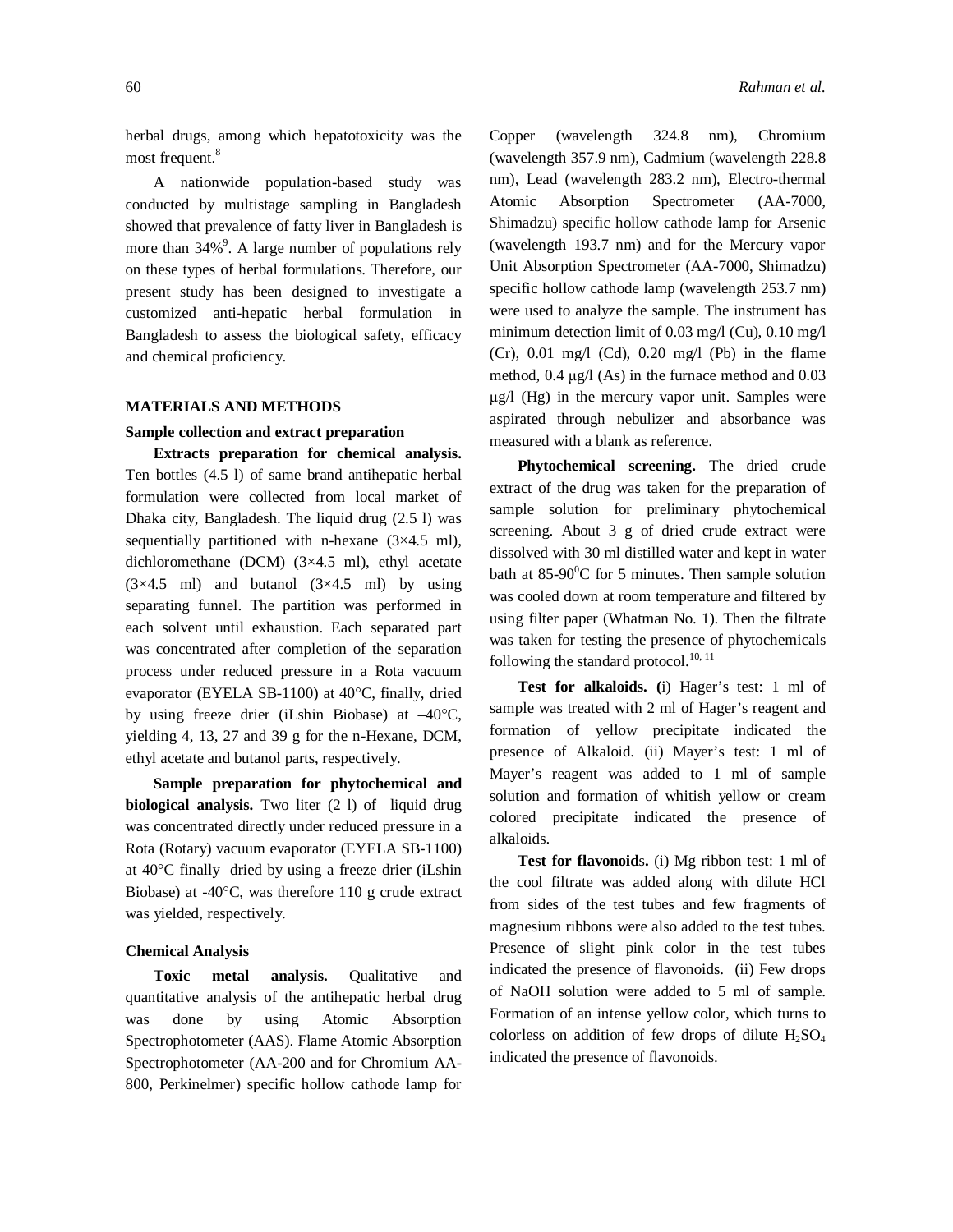**Terpenoids test.** Salkowski Test: 2 ml of each extract was mixed in 2 ml of chloroform and concentrated  $H_2SO_4$  acid (2 ml) was carefully added to form a layer. A reddish brown precipitate of the interface indicated the presence of terpenoids.

**Steroids test.** Lieberman-Burchard's Test: The extracts were dissolved in 2 ml of chloroform to which 10 drops of acetic acid and five drops of concentrated  $H_2SO_4$  acid were added and mixed. The change of red color through blue to green indicated the presence of steroids.

**Phenols test.** 2 ml of cool filtrate extracts were treated with 1 ml of Potassium-ferro-cyanide and freshly prepared 1% ferric chloride solution, presence of bluish green color indicated the presence of phenols.

**Saponins test.** Froth test: 5 ml of cool filtrate was taken in a test tube added with 5 ml of distilled H2O and shaken vigorously result into persistent foam indicated the presence of saponins.

**Tannins test.** (i) FeCl<sub>3</sub> test: Few drops of  $10\%$  $FeCl<sub>3</sub>$  were added to 5 ml of filtrate and the presence of deep blue-black color indicated the presence of tannins. (ii) Lead acetate test: A little quantity of extracts was mixed with basic lead acetate solution. Formation of white precipitates indicated the presence of tannins.

**Fractionation and compound isolation.** The DCM part (13 g) was subjected to a normal phase column chromatography prepared by silica gel Si-60 (70-230 mesh) packed by eluting n-hexane: dichloromethane (1:1) as packing solvent. The polarity of the elution mixture was increased by sequentially adding dichloromethane to hexane, ethyl acetate to dichloromethane and methanol to ethyl acetate. Several fractions eluted from this column and were collected (50 ml each) and monitored the fractions using Thin Layer Chromatography (TLC) and UV light.<sup>12,13</sup> One fraction eluted from 10% nhexane in dichloromethane showed single spot-on TLC plate and consequently was crystallized out as a pure single compound-1.

The ethyl acetate part (27 g) was subjected like previous fractionation technique to a normal phase column by eluting with using n-hexane: DCM (3:7). The polarity of the elution mixture was increased with DCM, ethyl acetate and methanol sequentially. Several fractions eluted from this column were collected (100 ml each) and monitored the fractions using TLC and UV light. The fraction eluted from the column with 5% ethyl acetate in dichloromethane and 20% ethyl acetate in dichloromethane gave single spot on t.l.c plate and purified as compound-2 and compound-3. Some fractions gave recognizable spots, and similar fractions were gathered and combined according to their number and color of the spot on TLC plate. Depending on recognizable spot of a fraction of DCM: Ethyl acetate (3:7) was subjected to a reversed phase column chromatography prepared by RP-18 silica gel packed with a mixture of acetonitrile and deionized  $H_2O$ (1:4). The polarity of the elution mixture was decreased gradually by adding sequentially acetonitrile (ACN). Eluted fractions were collected, concentrated and monitored by TLC and HPLC. The fraction eluted with ACN:  $H_2O(4:1)$  was give single spot and isolated in pure form as compound-4.

**Spectroscopic characterization.** In this study, proton nuclear magnetic resonance  $(^1H\text{-}NMR)$ , carbon nuclear magnetic resonance  $(^{13}C\text{-NMR})$  and distortionless enhancement by polarization transfer (Dept-135) were used to the structure elucidation of the isolated compounds. The NMR spectra were recorded using  $CDCl<sub>3</sub>$  (Compound-1) and  $CD<sub>3</sub>OD$ (Compound-2, Compound-3 and Compound-4) as the solvent on a Topspin (400 MHz for  ${}^{1}H$  and 100 MHz for <sup>13</sup>C, Bruker, Germany).

### **Biological analysis**

**Microbial test.** Blood agar, MacConkey agar, Chocolate agar and Saboraud's dextrose agar were used for culturing and observing the growth of bacteria and fungus.<sup>14</sup> Identification of organisms was done as standard ways. 15,16 All dehydrated media were prepared according to manufacturer's instructions. The sterile media were poured into sterilized petri dishes and allowed to cool. The sterility of the prepared media was checked by incubation of blindly selected plates at  $37^{\circ}$ C for 24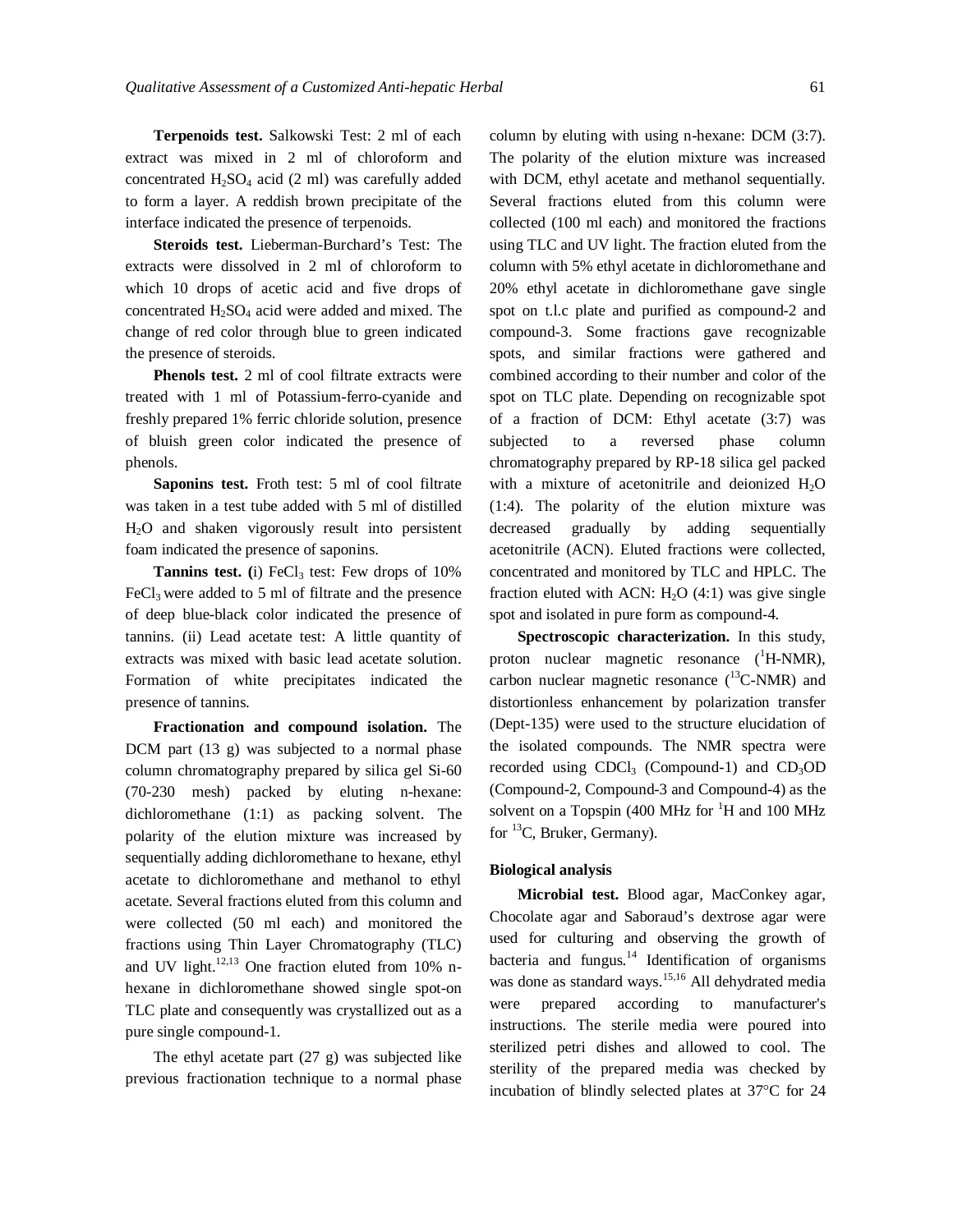hours. The method as mentioned by Brown, Poxton and Wilkinson was used; for this liquid drug 1:10 dilution with sterilized distilled water was made. The 100 µl diluted solutions were spread widely over the surface of medium with sterile inoculation wire. The count was calculated from average colony count/plate. 17

**Preparation of hepatic model rats.** Adult Long-Evans rats of either sex, bred at Bangladesh University of Health Scienecs' Animal House, weighting (220-250) g were used in the study. Some preliminary experiments were done to make hepatotoxic model rats by administering paracetamol at a dose of 3 g/kg body weight $18,19,20$ . Paracetamol was introduced orally at the fasting condition and 7 days later serum SGPT and SGOT levels were determined. The experiments were repeated and finally the hepatotoxic rat model had been developed with a SGPT value of 40 U/l and SGOT value of 232 U/l. All animals had free access of fed and water *ad libitum*.

**Formulation of Sylimarine and drugs doses.** In this study, the standard drug sylimarine was used as a positive control. Sylimarine was prepared at a dose of 100 mg/kg body weight and the herbal drug was prepared at a dose of 1.25 g/kg body weight of hepatic model rats and orally administrated to the rats for 2 weeks.

**Experimental design.** Total of 12 rats were used in this experiment by randomly divided into three groups (n=4) normal control group (10 ml/kg), silymarine treated group (100 mg/kg) and drugs treated group  $(1.25 \text{ g/kg})$ . The experimental materials were administered by gastric intubation for 14 consecutive days at doses of 1.25 g/kg body weight. On the  $15<sup>th</sup>$  day the rats were sacrificed by cervical dislocation and blood was collected for measuring biochemical parameters.

**Blood collection.** Blood samples were collected from rats kept under fasting conditions (12 hrs) by amputation of the tail tip under diethyl ether anesthesia at 0 day. After cutting the tail tip, about 0.2 ml blood was taken cautiously in micro centrifuge tube to avoid hemolysis. On the  $15<sup>th</sup>$  day, after the animals were decapitated, their blood was collected from heart by cardiac puncture. After separating of serum and plasma were stored at 20°C until the estimation of Serum Glutamate Pyruvate Transaminase **(**SGPT) and Serum Glutamate Oxaloacetate Transaminase (SGOT).

**Biochemical parameters.** In this study, biochemical parameters as Serum Glutamate Pyruvate Transaminase **(**SGPT) and Serum Glutamate Oxaloacetate Transaminase (SGOT) were measured by enzymatic method.<sup>21</sup>

**Statistical analysis:** All analyses were done by using the Statistical Package for Social Sciences (SPSS) 16.0 version for Windows 10. Data are expressed as mean±standard deviation (M±SD). Statistical comparison between groups was performed using one way ANOVA and paired sample t test.

# **RESULTS AND DISCUSSION**

#### **Chemical analysis**

**Toxic metal analysis.** As the part of toxic metal analysis result the correlation coefficient was found for Cu 0.997, for Cr 0.994, for Cd 0.997, for Pb 0.999, for As 0.999 and for Hg 0.996. The values given below are the results (Average of three reading for sample) of the herbal sample for Cu, Cr, Cd, Pb, As and Hg. However, the results showed that the levels of Copper, Chromium, Cadmium, Lead, Arsenic and Mercury were within acceptable limit. (Table 1)

**Phytochemical screening.** In the present study a preliminary phytochemical analysis was carried out on an antihepatic herbal drug and to identify the phytochemical constituents (Table 2). The phytochemical screening revealed the presence of flavonoids, phenols, saponins were observed and alkaloids, tannins, steroids and terpenoids were not observed in the extract respectively.

**Chemical compounds isolation and structure elucidation.** About four pure compounds were isolated and characterized from DCM and ethyl acetate extracts of this herbal formulation. Compound-1 (Sodium benzoate) was isolated from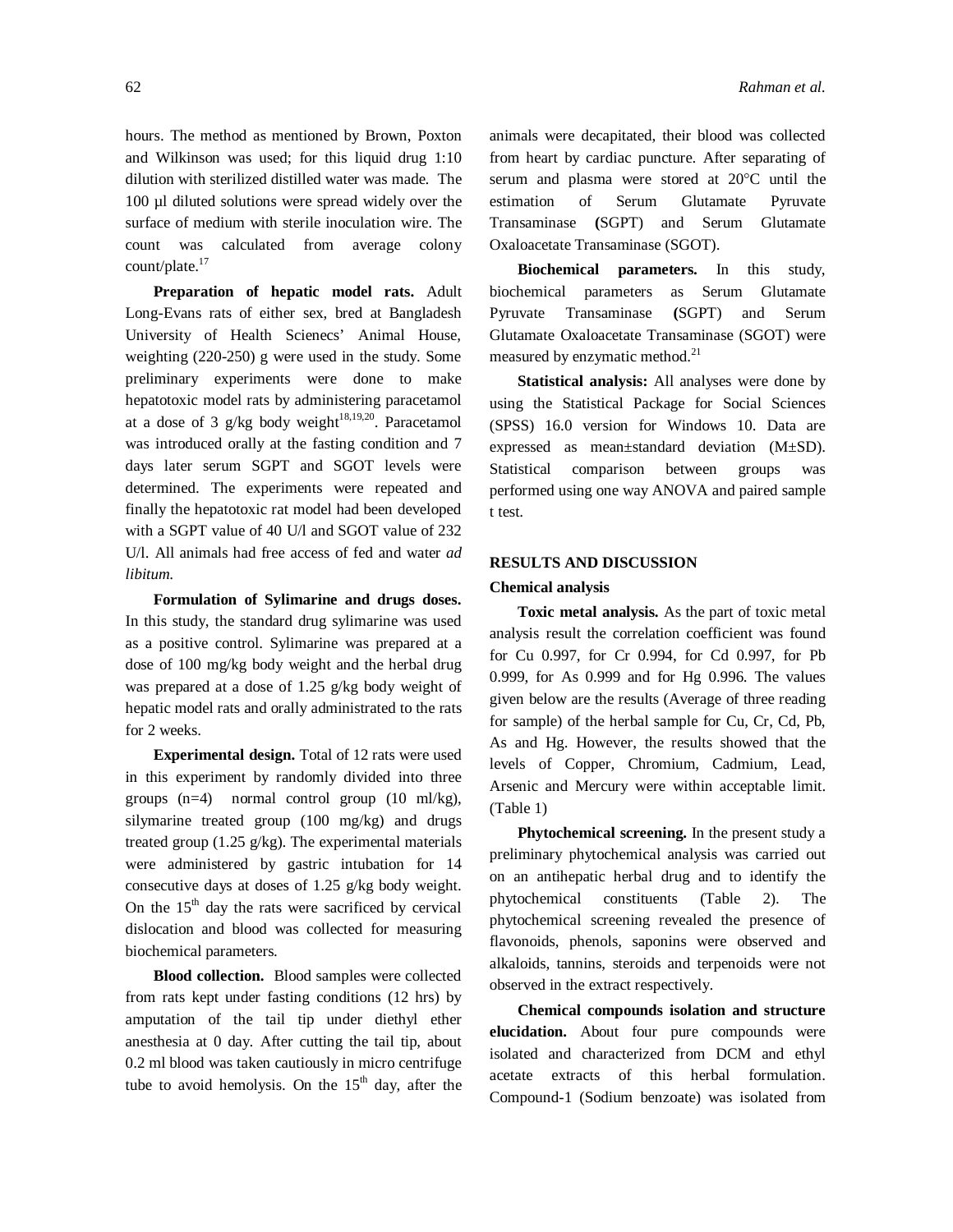the fraction of the dichloromethane extract and Compound-2 (methyl-4-hydroxybenzoate), Compound-3 (4-hyroxybenzaldehyde), Compound-4 (4-hydroxy-3-methoxybenzaldehyde) were isolated from the fraction of the ethyl acetate extract of the antihepatic herbal drug. The structures of those compounds were elucidated by extensive NMR  $(^1H,$  $^{13}$ C and Dept-135) techniques (Table 3-6).

| ID           | Dilution | Cu-Content | Cr-Content | Cd-Content | Pb-Content | As-Content  | Hg-Content  |
|--------------|----------|------------|------------|------------|------------|-------------|-------------|
|              | Factor   | (mg/l)     | (mg/l)     | (mg/l)     | (mg/l)     | $(\mu g/l)$ | $(\mu g/l)$ |
| <b>Blank</b> |          | 0.04       | <b>BDL</b> | <b>BDL</b> | <b>BDL</b> | <b>BDL</b>  | 0.45        |
| Herbal Drug  |          | 0.08       | <b>BDL</b> | <b>BDL</b> | <b>BDL</b> | 0.57        | 0.56        |

**Table 1. Effect of toxic metals in antihepatic herbal drug.**

| Phytochemicals    | Antihepatic herbal drug  | Test                                          |
|-------------------|--------------------------|-----------------------------------------------|
| <b>Alkaloids</b>  | $\overline{\phantom{a}}$ | Hager's test                                  |
| <b>Flavonoids</b> | $^{+}$                   | i) Mg ribbon test ii) Alkaline reagent test   |
| <b>Phenols</b>    | $^{+}$                   | Potassium ferrocyanide solution               |
| <b>Tannins</b>    | $\overline{\phantom{a}}$ | i) Lead acetate test ii) Ferric-chloride test |
| <b>Steroids</b>   | $\overline{\phantom{a}}$ | Salkowaski test                               |
| <b>Saponins</b>   | $^{+}$                   | Froth test                                    |
| Terpenoids        |                          | Salkowaski test                               |

Present (+); Absent (-)

| Position | $\delta_c$ (DEPT) in CDCl <sub>3</sub> | $\delta_H$ ( <i>J</i> in Hz) in CD <sub>3</sub> OD | Structure                   |
|----------|----------------------------------------|----------------------------------------------------|-----------------------------|
|          | 129.352 $(C)$                          |                                                    |                             |
| 2 & 6    | 128.51 (CH)                            | 7.54 (2H, tt, 8.0 & 1.2)                           | 6                           |
| 3 & 5    | 130.24 (CH)                            | $8.07$ (2H, td, $8.0 \& 2.0$ )                     | `ONa                        |
| 4        | 133.82 (CH)                            | $7.563$ (1H, tt, 6.8, 1.2)                         |                             |
|          | 172.24 ( $C=O$ )                       |                                                    |                             |
|          |                                        |                                                    | Compound 1: Sodium benzoate |

#### **Table 3. NMR spectral data of compound 1.**

#### **Biological analysis**

**Microbial test.** The result of microbial test is given in Table 7.

**Body weight.** The body weight in different weeks among all the groups of the rats have not shown any significant changes on one way ANOVA and Pair t-test respectively (Figure 1).

**Serum Glutamate Pyruvate Transaminase (SGPT).** The SGPT level of drug treated group is shown in Figure 2. The positive control group (Sylimarine treated group) showed non-significant reduction of SGPT level (M $\pm$ SD, 0 vs 14, day: 46 $\pm$ 17 vs  $43\pm29$ , U/l) on  $14<sup>th</sup>$  day respectively. The SGPT level of drug treated group unexpectedly increased by 31% (M $\pm$ SD, 47 $\pm$ 10 vs 62 $\pm$ 7, U/l) on 14<sup>th</sup> day compared with 0 day, however, the SGPT rise was significantly lower compared to control group.

**Serum Glutamate Oxaloacetate Transaminase (SGOT).** The SGOT level of drug treated group raised up by 35% compared with baseline value  $(M\pm SD, 167\pm 13$  vs  $228\pm 33$ , U/l) on  $14^{th}$  day. In positive control group SGOT level (M±SD, 253±10 vs 243±53, U/l) reduced non-significantly compare to the baseline value at the end of the experiment.

The use of herbal medicine, an age-old tradition is being revived by practicing day to day for its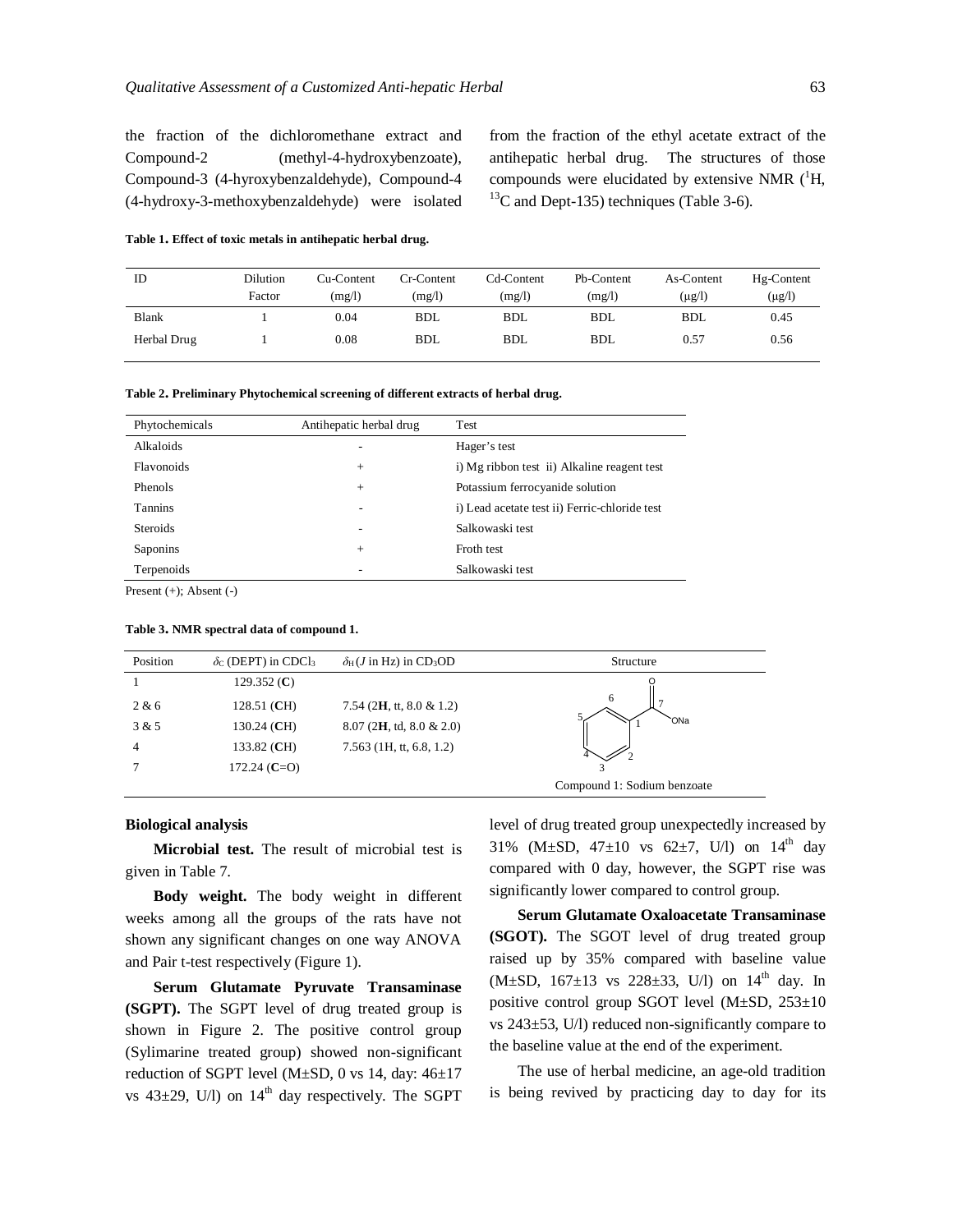affordability, easy availability, less side-effects and natural way of healing.<sup>22</sup> However, the lack of standardizations in the herbal-based medicine preparation process is one of the controversial causes about the clinical efficacy of these types of modern formulation. 23 It has been proved that certain herbal formulation contain chemical components that can

protect liver from several sorts of injury. Scientific investigation demonstrates that the presence of alkaloids and flavonoids in herbal formulations have the hepatoprotective effect.<sup>24-26</sup> The preliminary phytochemical screening of our investigated herbal drug showed the presence of flavonoids, phenols and



Figure 1**.** Effect of herbal drugs on the body weight of hepatic model rats

Data presented as mean±standard deviation (M±SD). Statistical comparison between groups was performed using one way ANOVA and paired sample t-test.



Figure 2**.** Effect of herbal drugs on the SGPT of hepatic model rats

Data presented as mean±standard deviation (M±SD). Statistical comparison between groups was performed using one way ANOVA and paired sample t test.  $p=0.049$ ; 0 day vs  $14<sup>th</sup>$  day



Figure 3**.** Effect of herbal drugs on the SGOT of hepatic model rats.

Data presented as mean±standard deviation (M±SD). Statistical comparison between groups was performed using one way ANOVA and paired sample t test.  $p=0.049$ ; 0day vs  $14<sup>th</sup>$  day.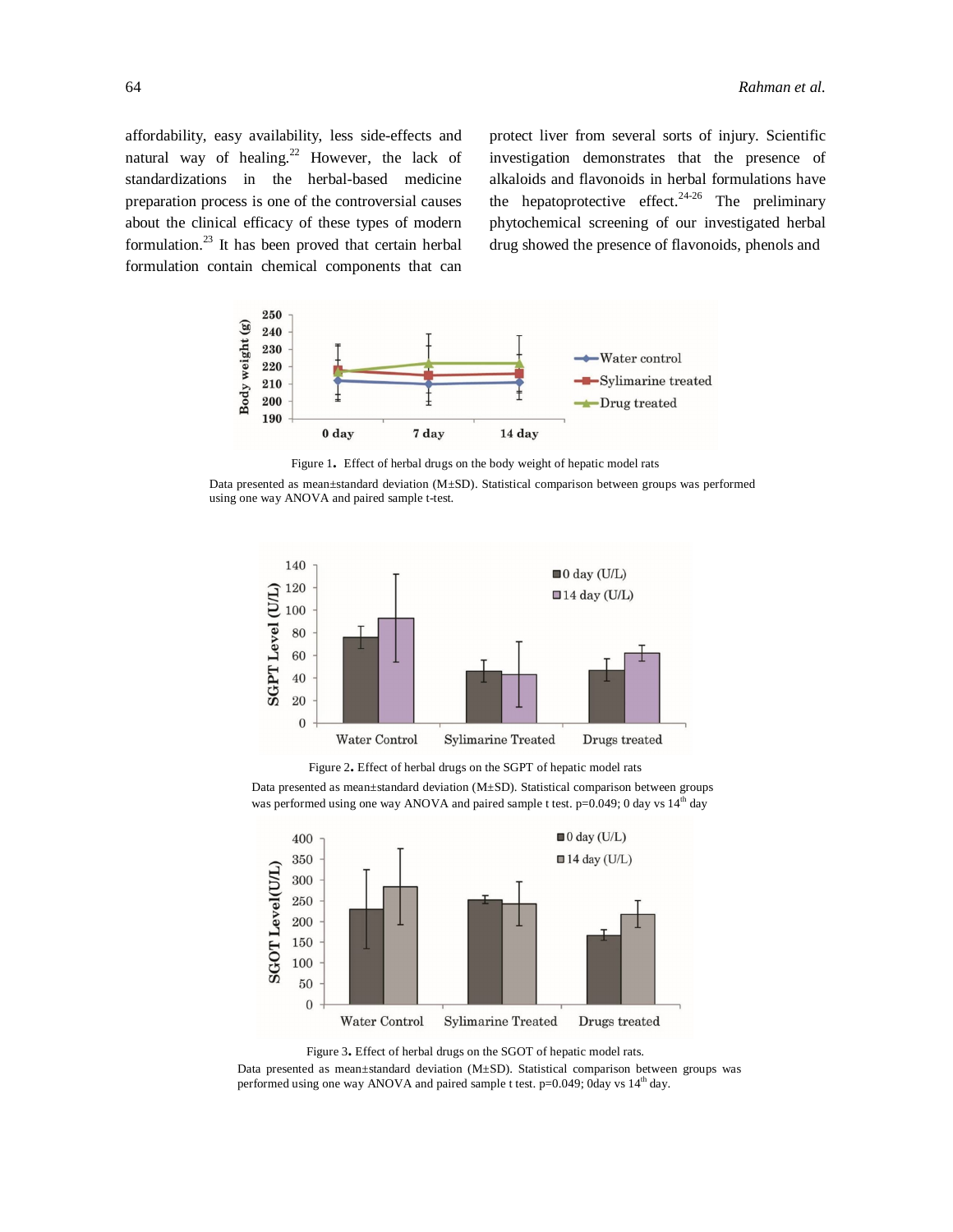| Position | $\delta_c$ (DEPT) in CDCl <sub>3</sub> | $\delta_H$ ( <i>J</i> in Hz) in CD <sub>3</sub> OD | Structure                            |
|----------|----------------------------------------|----------------------------------------------------|--------------------------------------|
|          | 122.04 $(C)$                           |                                                    |                                      |
| 2, 6     | 115.38 (CH)                            | $6.803$ (2H, d, 8.8)                               | 6<br>8                               |
| 4        | 160.61 (C-OH)                          | 4.859(1H, s)                                       | OCH3                                 |
| 3, 5     | 131.95 (CH)                            | $7.848$ (2H, d, 8.8)                               |                                      |
|          | $170.04$ (C=O)                         |                                                    | OH.                                  |
| 8        | 52.09 $(CH_3)$                         | 3.824(3H, s)                                       | Compound 2: Methyl-4-hydroxybenzoate |

#### **Table 4. <sup>1</sup>H-NMR spectral data of compound 2.**

| Table 5. <sup>1</sup> H-NMR spectral data of compound 3 ( $\delta$ in ppm and J in Hz). |  |  |  |  |  |
|-----------------------------------------------------------------------------------------|--|--|--|--|--|
|-----------------------------------------------------------------------------------------|--|--|--|--|--|

| Position | $\delta$ <sub>C</sub> (DEPT) in CDCl <sub>3</sub> | $\delta_H$ (J in Hz) in CD <sub>3</sub> OD | Structure                        |
|----------|---------------------------------------------------|--------------------------------------------|----------------------------------|
|          | 133.65 $(C)$                                      |                                            |                                  |
| 2, 6     | 128.49 (CH)                                       | 7.366 $(2H, d, 3.6)$                       | 6                                |
|          | 130.15 (CH)                                       |                                            | Ħ                                |
| 3, 5     | 111.87 (CH)                                       | $6.567$ (2H, d, 3.6)                       |                                  |
| 4        | $160.50$ (C-OH)                                   | 4.598 $(1H, s)$                            |                                  |
|          | 177.67 (-CHO)                                     | 9.532(1H, s)                               | OH.                              |
|          |                                                   |                                            | Compound 3: 4-hyroxybenzaldehyde |

| Table 6. <sup>1</sup> H-NMR spectral data of compound 4 ( $\delta$ in ppm and J in Hz). |  |  |  |  |  |
|-----------------------------------------------------------------------------------------|--|--|--|--|--|
|-----------------------------------------------------------------------------------------|--|--|--|--|--|

| Position | $\delta_{\rm C}$ (DEPT) in CDCl <sub>3</sub> | $\delta_H$ ( <i>J</i> in Hz) in CD <sub>3</sub> OD | Structure                          |
|----------|----------------------------------------------|----------------------------------------------------|------------------------------------|
|          | 129.94 $(C)$                                 |                                                    |                                    |
| 2        | 108.78 (CH)                                  | $7.40$ (1H, s)                                     | 6                                  |
| 4        | 147.158 (C-OH)                               | $4.867$ (1H, s)                                    | Ή                                  |
| 3        | 151.67 ( <b>C</b> -OCH <sub>3</sub> )        |                                                    |                                    |
| 5        | $127.54$ (CH)                                | 6.90(1H, d, 8.4)                                   | HO                                 |
| 6        | $114.38$ (CH)                                | 7.37(1H, m)                                        | OCH <sub>3</sub>                   |
|          | 190.87 ( $HC=O$ )                            | 9.712(1H, s)                                       |                                    |
| 8        | 56.15 $(-OCH_3)$                             | 3.905(3H, s)                                       | Compound 4: Vaniline (4-hydroxy-3- |
|          |                                              |                                                    | methoxybenzaldehyde)               |

| Sample ID | Test     | Incubation temperature $({}^{\circ}C)$ | Incubation duration | Results   |
|-----------|----------|----------------------------------------|---------------------|-----------|
|           | Bacteria | $37^{\circ}$ C                         | $36-48$ hours       | No growth |
|           | Fungi    | $37^{\circ}$ C                         | 3 weeks             | No growth |

saponins. No significant improvement was found on hepatic model rats in the present investigation. Additionally, no growth of bacteria and fungi were found in microbial test. In the toxic metal investigations the levels of Copper, Chromium, Cadmium, Lead, Arsenic and Mercury were under

the maximum residual level (MRL). The body weight of different groups of rats was found to be almost unchangeable in different weeks. As expected, the SGPT and SGOT level of water-control group was increasing and silymarin treated group was decreasing. Unexpectedly, the SGPT and SGOT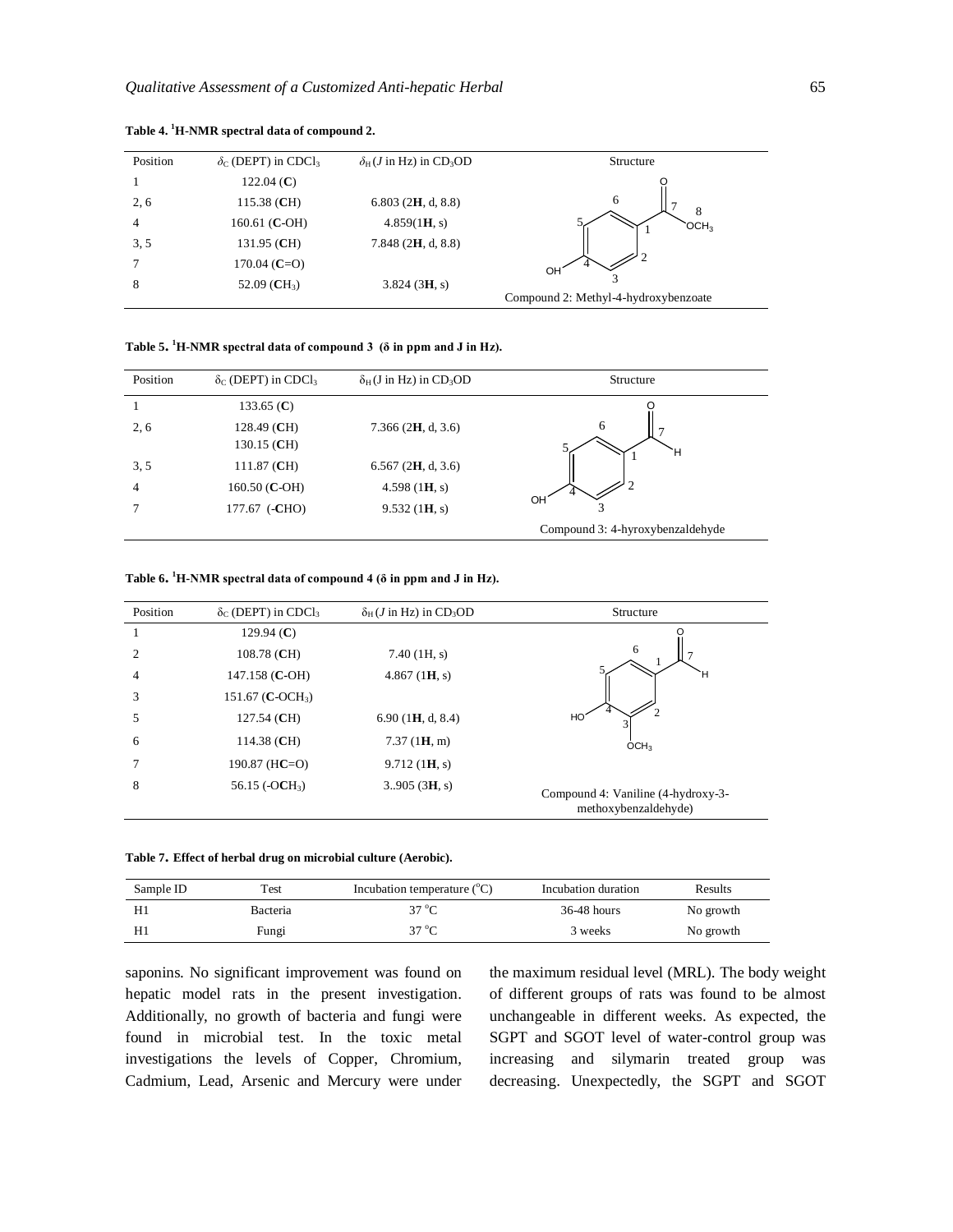value of drug treated group was raised up nonsignificantly by 31% and 35% on  $14<sup>th</sup>$  day compared to baseline values. Different scientific studies suggested that, due to largely missing of valid scientific data, pesticides, food preservative and flavor agents contaminating herbal preparations may act against the potential hepatoprotective effects of silymarin flavonoids/flavonolignans<sup>27</sup>. So, the presence of significant level of food preservative, pesticides and flavor agents seems to be another problem which certainly may affect the health of consumers. In the present study, four chemical compounds were isolated and characterized by comparing NMR-data with known compounds as (1) sodium benzoate, (2) methyl-4-hydroxyebenzoate, (3) 4**-**hyroxybenzaldehyde and (4) 4-hydroxy-3 methoxybenzaldehyde from this herbal formulation. Among them sodium benzoate and methyl-4 hydroxybenzoate, i.e. methyl-paraben/nipazin are very popular as pesticides transformation product and commonly used as food preservative in foods and pharmaceuticals industry. 4-hyroxybenzaldehyde is produced by removing of methoxy group in position-3 of 4-hydroxy-3-methoxybenzaldehyde which is vanillin both are the derivatives of benzaldehyde. It was mentioned that benzaldehyde and its derivatives are also commonly used as flavoring agents or food adjuvant in pharmaceutics, foods and beverages.<sup>28</sup> As well as, there are numerous factors like the variety of the plants used, climatic conditions during plant growth, seasonal and geographic conditions and extraction methods are also affecting the composition of herbal preparations. The maintenance of good manufacturing practices including safety, efficacy and quality are other important factors during the production of herbal preparation which often being violated.<sup>22,29</sup>

#### **CONCLUSION**

On the basis of the obtained results it may be concluded that such types of herbal medicine before marketing should undergo rigorous testing regarding safety, efficacy and chemical composition. The regulatory procedures should also be improved in this regards.

#### **ACKNOWLDGEMENTS**

We, gratefully acknowledge the G.K Pharma Ltd., Asian Network of Research on Antidiabetic Plants (ANRAP), International Programme in the Chemical Sciences (IPICS) for the financial support and Bangladesh University of Health Sciences (BUHS) for logistic support. We particularly wish to thank the lab practitioners and the staff of BUHS animal house who helped to complete this study

#### **CONFLICT OF INTEREST**

We declare that we have no conflict of interest.

#### **REFERENCES**

- 1. Chaudhary, P., Ahmed, S. and Khan, N.A. 2016. Herbal plants a boon for Hepatotoxicity. *Asian J. of Pharm. and Clinical Res.* **9**, 37-40.
- 2. Mohamed, Saleem, T.S., Chetty, C.M., Ramkanth, S., Rajan, V.S., Kumar, K.M. and Kumar, K.G. 2010. Hepatoprotective Herb-A Review. *Int. J. Pharm. Sci* . **1**(1), 1-5.
- 3. Pandit, A., Sachdeva, T. and Bafna, P. 2012. Drug- Induced Hepatotoxicity- A review. *J. of Appl. Pharm. Sci.* **2**(5), 233- 243.
- 4. Rajesh, M.G. and Latha, M.S. 2004. Preliminary evaluation of the anti-hepatotoxic activity of Kamilari, a polyherbal formulation. *J. Ethnopharm*. **91**(1), 99-104.
- 5. World Health Organization (WHO). 2004. WHO guidelines on safety monitoring of herbal medicines in pharmacovigilance systems. (Accessed November 20, 2011).
- 6. Khanyile, Z.C., Singh, N., Smith, M., Shode, F.O., Mngomezulz, S. and Dewir, Y.H. 2009. Comparative assessment of bacterial contamination in commercial herbal products of *Lessertia futescens*. *American-Eurasian J. Agric. Environ. Sci*. **5**(4), 494 – 499.
- 7. Abba, D., Inabo, H.I., Yakubu, S.E., and Olonitola, O.S. 2009. Contamination of Herbal Medicinal Products Marketed in Kaduna Metropolis with Selected Pathogenic Bacteria. *Afr. J. Tradit. Complement Altern. Med*. **6**(1), 70–77.
- 8. Shaw, D., Leon, C., Kolev, S. and Murray, V. 1997. Traditional remedies and food supplements. A 5- year toxicological study (1991-1995). *Drug Saf*. **17**, 342-356.
- 9. Shahinul, A., Muhammad, A.B.C, Golam, A., Mainul, A., Golam, M., Motahar, H., Mobin, K. and Nooruddin, A. 2017. Prevalence of fatty liver in Bangladesh: A nationwide population based study, *Hepatol Int*. **11** (Suppl 1), S1–S1093.